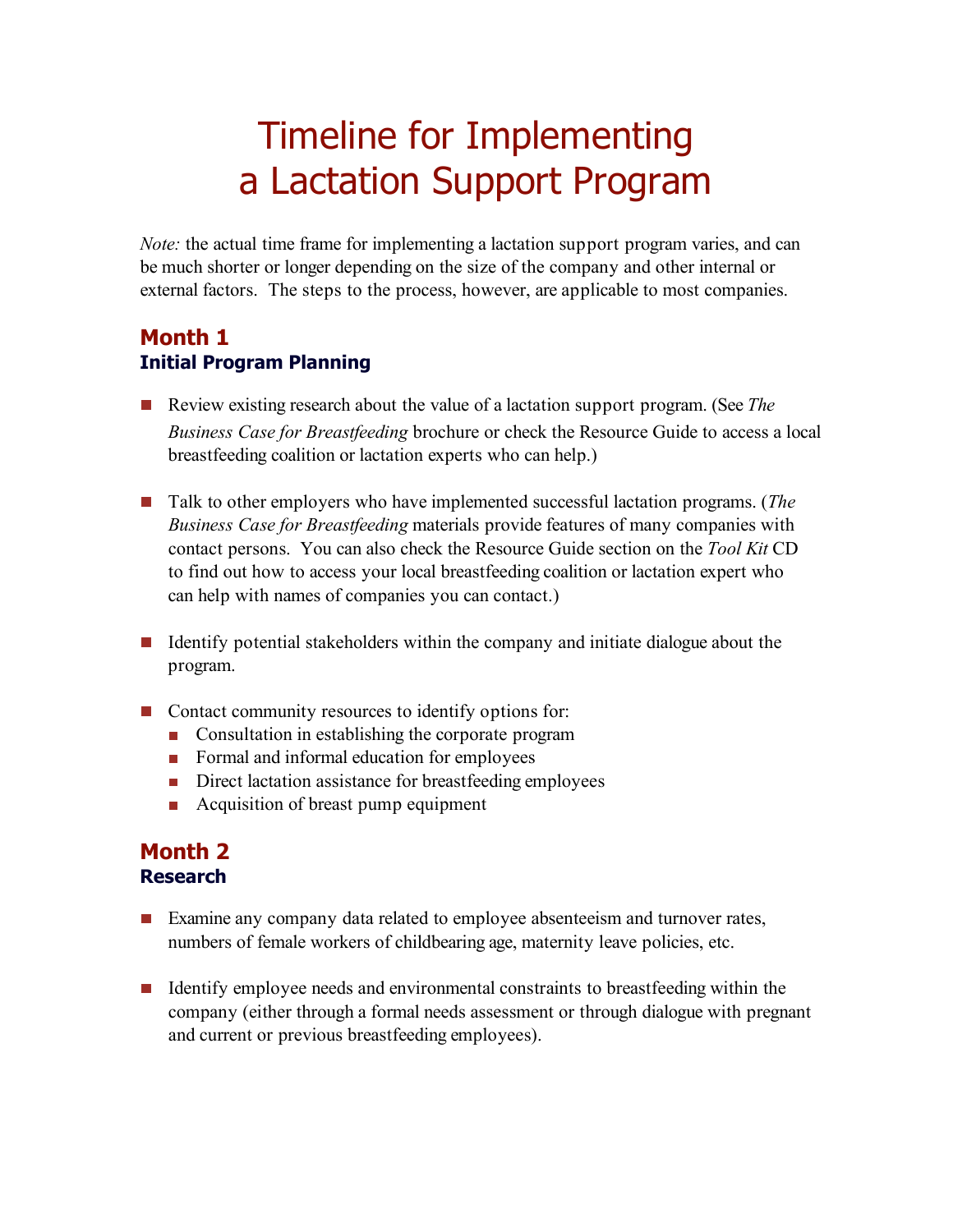# **Month 3 Strategy Planning**

- **OCONVERGO** CONVERGED CONVERGENCE IS CONVERGENCE TO A SERVICE SUPPORTED CONVERGENCE IS CONVERGENTED **CONVERGENT** results of data collected, and to review options for:
	- $\blacksquare$  Milk expression break policies
	- Constructing, renovating, or converting a designated space in the company into one or more lactation rooms
	- **Breast pump equipment**
	- Storage and handling of human milk
	- Gaining buy-in from other employees
- Establish a mechanism for gathering baseline data that could be used as a comparison for tracking program success.

# **Month 4 Program Development**

- **Present program strategy to management and appropriate departments to gain** approvals and buy-in.
- Assign a task force to begin program development.
- Begin development of a company-wide breastfeeding support policy.
- **Process contracts and purchase orders required for program components, including:** 
	- $\blacksquare$  Facilities contractors
	- **Breast pumps**
	- **Amenities for the lactation room**
	- Lactation consultation services
	- Educational and promotional materials
- Complete physical improvements for a lactation room.

## **Month 4-5 Program Implementation**

- **Plan a coordinated approach to announce and promote the program.**
- Inform department heads and supervisors about the program.
- **Provide a brief training orientation about the program with current employees.**